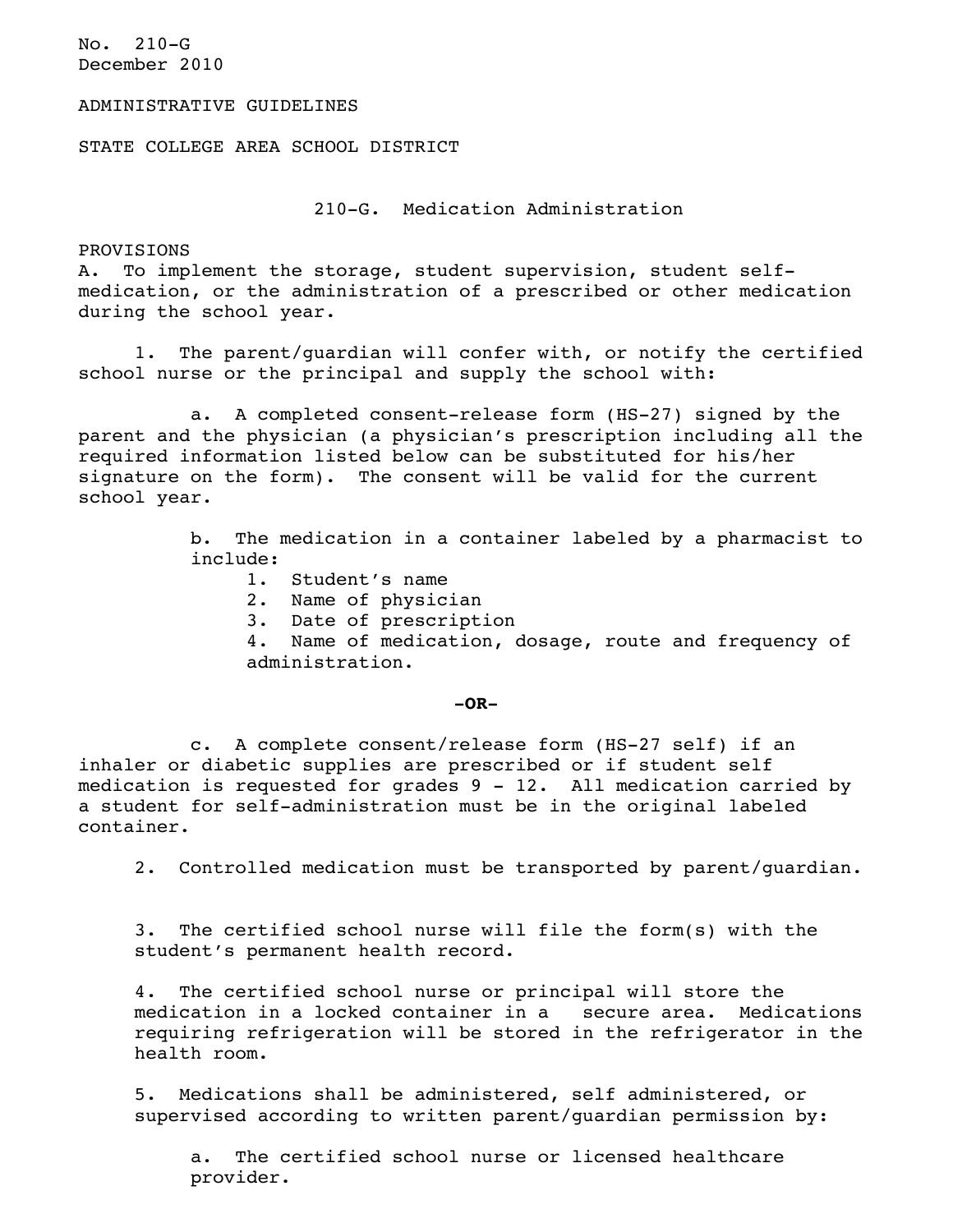b. The student him/herself, when the family OR the family and the student's physician so directs if the student is in grades 9 -12 **(excluding controlled medications),** students in grades 6-8 with over the counter medication, or if the student requires an inhaler or diabetic supplies in grade K-12.

6. Medication not picked up by the last day of school will be destroyed.

7. Parents/guardians are responsible for any medication given to their student to take while in school if self-medicating. "Selfmedication" means the student will take medication at his/her own discretion without intervention of the school nurse or staff.

B. To allow for increased student responsibility and self care skills as they progress through school:

1. Students in any grade self medicating with an inhaler, or diabetic supplies, students in grade 6- 8 with over the counter medication, and students in grades 9 - 12 with other medications **(excluding controlled medications)**, must demonstrate that they are capable and will be responsible. Students must inform the nurse after each use of the inhaler. If a student is unable to demonstrate competence self-medication will not be permitted

2. At the elementary school level, parents requesting their child take medication at school are required to provide a completed HS-27 form, and store the medication (prescribed or over the counter) in the nurse's office or main office. The medication will be administered by the certified school nurse or licensed healthcare provider.

3. At the middle school level, parents requesting their student take "over the counter" medication at school are required to provide a completed HS-27 self (Parent/Guardian section only) and store the medication to be administered in the nurse's office. Medication will be self-administered.

4. At the high school level, parents must inform the school nurse about any prescribed or over the counter medication that the parent would like the student to take at school. The medication may be stored in the nurse's office and administered by the certified school nurse or licensed healthcare provider (requires signed HS-27 form), or students may keep the medication and administer it to themselves. This self-medication option requires the submission of a signed form, (HS-27 self), and does **not** include controlled substances listed in Schedules II, III, IV, and V (i.e. Ritalin, Vicodin, etc). **Students must not share any medication (over the counter or prescription) being selfmanaged. Such behavior constitutes a drug violation and will result in disciplinary actions including the loss of the privilege of self**-medication**. In other situations where the provisions of this medication policy have not been followed by a student or parent (i.e., carrying medications, over the counter or prescribed, without proper forms completed), disciplinary**